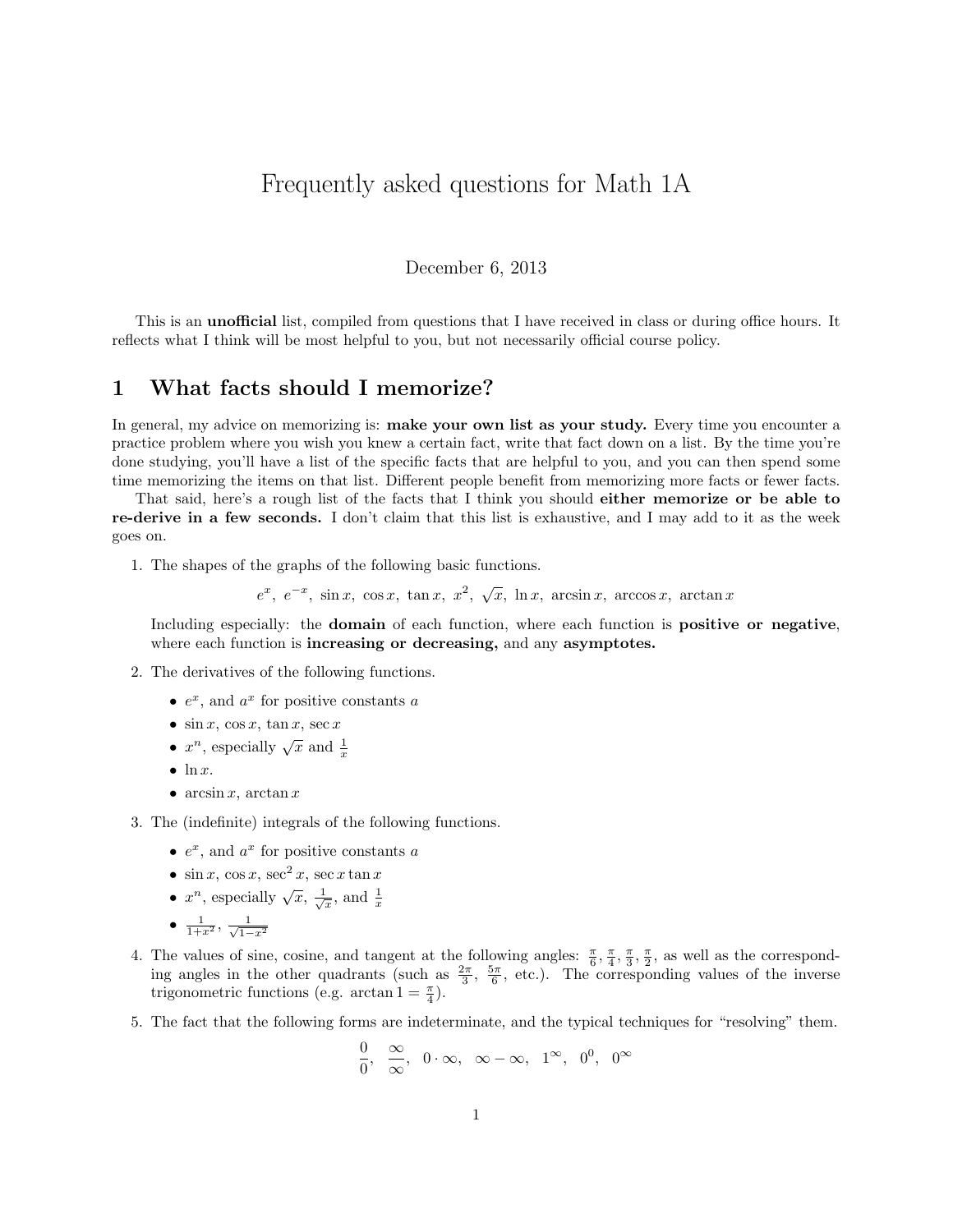### 2 How should I decide whether to integrate by parts or with substitution?

I recommend making a list as you study of the problems where you were most confused as to which technique to use. Sort them by which technique works (by reading the solution if necessary), make a note to yourself about why one method worked rather than the other, and then study this list later to look for trends.

Also remember that you may sometimes need to use both integration by parts and substitution in one problem. In these cases, the challenge is choosing which to apply first.

That said, here a couple trends that you may find helpful.

1. Is the integrand highly "nested" (lots of compositions of functions)? If so, you probably want to substitute.

**Examples:**  $\int xe^{x^2} dx$ ,  $\int \frac{\cos(\ln x)}{x} \int \sqrt{x} \cos(\sqrt{x}) dx$  all have compositions of functions in them; in each Examples. J  $xe^{-ax}$ ,  $\int \frac{x}{x}$   $\int \sqrt{x} \cos(\sqrt{x}) dx$  and have compositions of functions in them, in each case the first step is to substitute for the inner functions (here:  $u = x^2$ ,  $u = \ln x$ ,  $u = \sqrt{x}$  respectively).

- 2. Is the integrand a fraction with a fairly complex denominator? You may want to substitute to simplify the denominator (or even replace the whole thing by  $u$ ). Examples:  $\int \frac{e^x + \cos x}{e^x + \sin x} dx$ ,  $\int \frac{x+1}{\sqrt[3]{3x^2 + 6x + 5}} dx$
- 3. Is the integrand a product of two (relatively) simple functions? You probably want to use parts. Examples:  $\int xe^x dx$ ,  $\int x \ln x dx$ ,  $\int x^2 \cos x dx$ .
- 4. Is the integrand a single function that you know how to differentiate, but not how to integrate? You may want to try **parts**, where you just take  $u$  to be 1. *Examples:*  $\int \ln x dx$ ,  $\int \arctan x dx$ .
- 5. Not sure? Try to do both, and see which one succeeds.

## 3 If I substitute: how do I choose u?

As usual, this comes with practice. I suggest keeping a list of the problems you most struggled with and reviewing it. But here are a couple suggestions that are often helpful.

- 1. Take u to be the "innermost function." *Examples:* For  $\int xe^{x^2} dx$ , take  $u = x^2$ . For  $\int \frac{\cos(\ln x)}{x} dx$ , take  $u = \ln x$ .
- 2. Think in "function-derivative pairs." To substitute successfully, you'll need to spot the derivative of u in the integrand, and express the rest in terms of  $u$ . *Example:* For  $\int \sin^7 x \cos x dx$ , the cos x is the derivative of  $u = \sin x$ , and the rest can be expressed in  $\sin x$ .
- 3. Try substituting the whole denominator of a fraction. *Example:* For  $\int \frac{e^x + \cos x}{e^x + \sin x} dx$ , take  $u = e^x + \sin x$ .
- 4. For integrands with lots of trigonometric functions, try taking u to be  $\sin x$ ,  $\cos x$ , or  $\tan x$ . You may often need to try both sine and cosine to see which one works better.

#### 4 If I integrate by parts: how should I choose u and  $v$ ?

Once again, this comes with practice. Keep a list of problems that were difficult for you, and review it periodically to try to think of how you'd think of the right choices of u and v.

Here's one method that is successful remarkably often: look at your integrand, and take your  $u$  to be the first function you see from this list: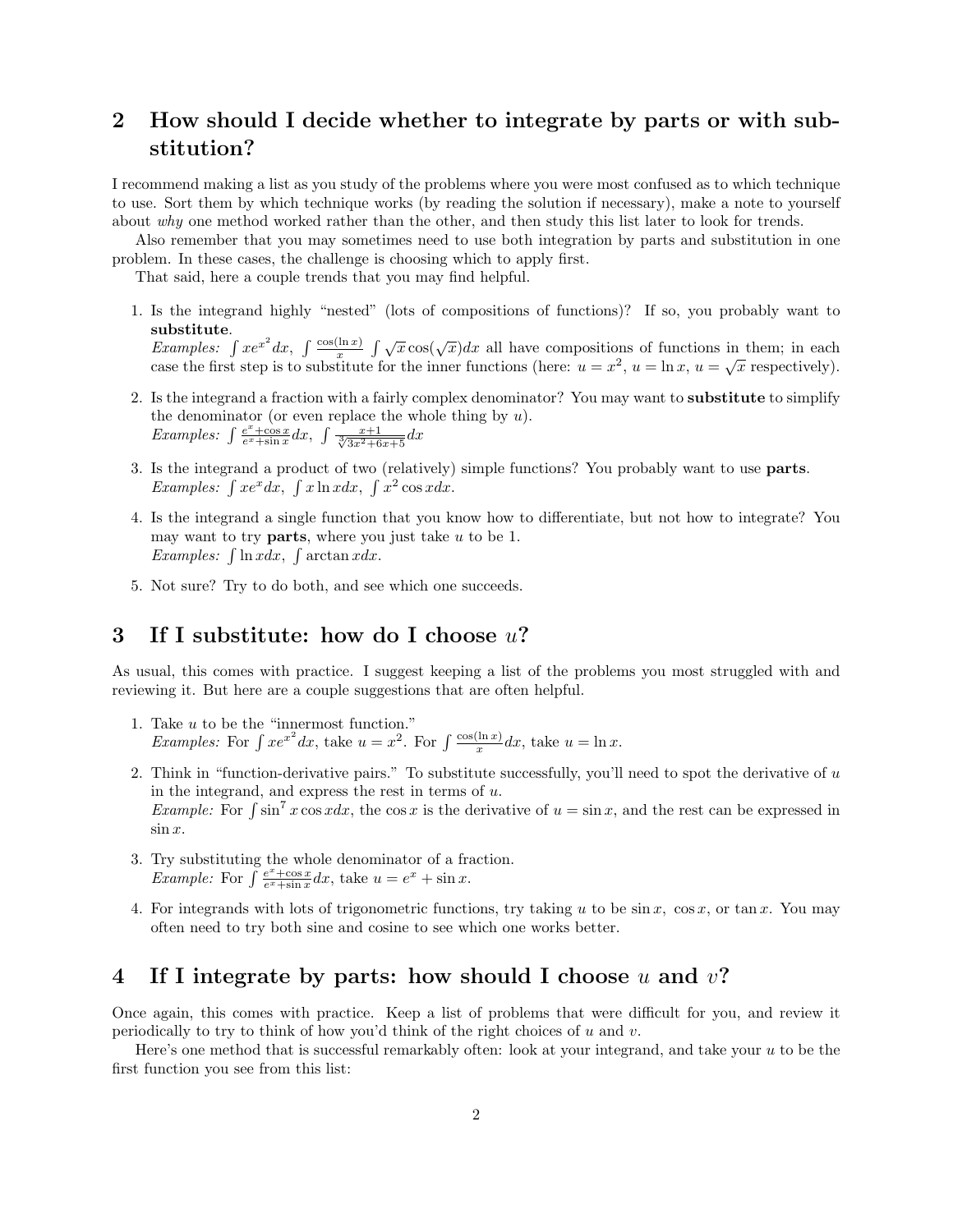- 1. First priority for u: Logarithms or inverse trig functions (these become simpler when you differentiate them).
- 2. Second priority for u: "algebraic" functions like  $x^n, \frac{1}{x}, \sqrt{x}$ , etc.
- 3. Lowest priority for u: exponential and trigonometric functions. (These keep basically their same form when you integrate them; they don't get any more complex).

One way to remember this order is with the mnemonic "LIATE" (logarithmic-inverse trig-algebraictrigonometric-exponential). Thanks to Luisa for telling me about this mnemonic in class!

The reason for these priorities is that you want  $\int v du$  to be an easier integral than  $\int u dv$ , so you generally want to choose u to be something that will become simpler on differentiation, and you don't want dv to get any more complicated when you integrate it to v.

Examples:

- $\int xe^x dx$ : take  $u = x$ ,  $dv = e^x dx$ . (algebraic over exponential)
- $\int x^3 \tan^{-1} x dx$ : take  $u = \tan^{-1} x$ ,  $dv = x^3 dx$ . (inverse trig over algebraic)
- $\int \ln x dx$ ; take  $u = \ln x$ ,  $dv = dx$ . (logarithmic is first priority, even if nothing else is there).

### 5 When do I change the limits of integration during a computation?

You only change the limits of integration when you substitute, not when integrate by parts.

Examples:

•

•

$$
\int_{1}^{3} \sqrt{2x+1} dx \qquad u = 2x+1, \ du = 2dx
$$
  
= 
$$
\int_{2+1+1}^{2+3+1} \frac{1}{2} \sqrt{u} \ du
$$
 (limits changed since we are substituting).  
= 
$$
\int_{3}^{7} \frac{1}{2} \sqrt{u} du
$$
  

$$
\int_{0}^{\pi} x \sin x dx \qquad u = x, \ dv = \sin x dx
$$

$$
du = dx, \ v = -\cos x
$$
  
=  $[-x \cos x]_0^{\pi} + \int_0^{\pi} \cos x dx$  (limits don't change for int. by parts)

One way to remember this: if the integral is a "dx integral," then the limits should be values of x. If it changes into a "du integral," you need to replace the limits with values of  $u$  instead. When we integrate by parts, we end up with an integral that is still a " $dx$  integral," so the limits don't change.

#### 6 What topics will the exam cover?

All topics from the whole semester are fair game. There will be greater emphasis on the last third of the material, since it has not yet been covered on any exams.